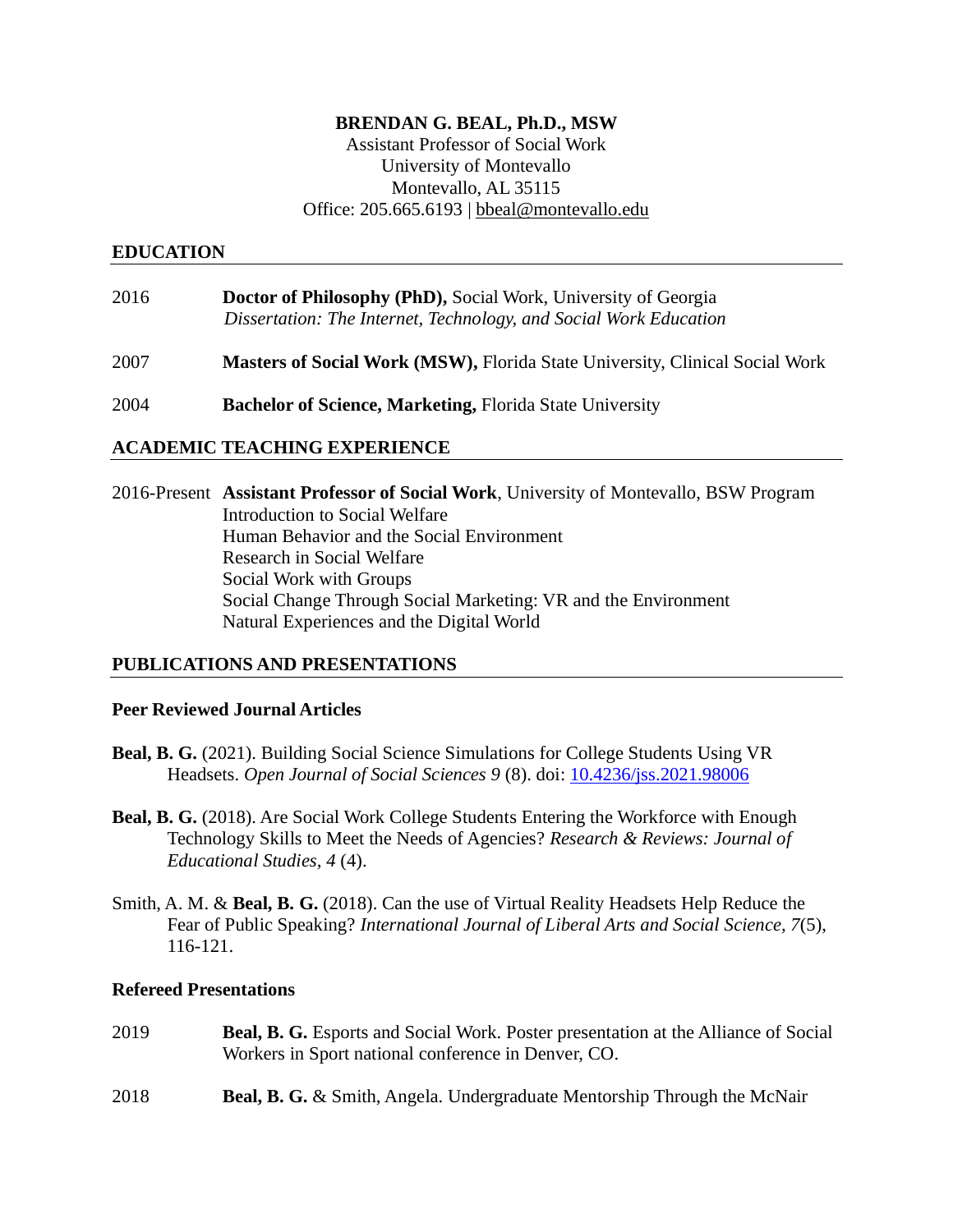|      | Scholar Program: BSW Research in Technology. Interactive poster for the Council<br>on Social Work Education's Annual Program Meeting in Orlando, FL.                                                                                             |
|------|--------------------------------------------------------------------------------------------------------------------------------------------------------------------------------------------------------------------------------------------------|
| 2018 | Tetloff, M. T. & Beal, B. G. Environmental Justice: Teaching at the Intersection of<br>Social Work, Science, and Business. Educational Session Presentation for the<br>Council on Social Work Education's Annual Program Meeting in Orlando, FL. |
| 2017 | <b>Beal, B. G.</b> Teaching Social Work with Groups Using Virtual Reality Head-<br>Mounted Displays. Interactive poster for the Council on Social Work Education's<br>Annual Program Meeting in Dallas, TX.                                      |
| 2017 | <b>Beal, B. G.</b> Gerontechnology: Using the internet, mobile devices, and other<br>innovation within the field of aging. Presentation for the Alabama Gerontological<br>Society conference in Birmingham, AL.                                  |

## **Creative Projects and Periodicals**

- **Beal, B. G.** (2017 & 2018). Walking in the comics: Immersive virtual reality painting. Art exhibit for the University of Montevallo's Forte Festival of Creativity.
- **Beal, B. G.** (2017). Teaching Group Dynamics Using Virtual Reality. *The New Social Worker. Winter*. [http://www.socialworker.com/feature-articles/technology-articles/teaching-group](http://www.socialworker.com/feature-articles/technology-articles/teaching-group%20dynamics-using-virtual-reality/)  [dynamics-using-virtual-reality/](http://www.socialworker.com/feature-articles/technology-articles/teaching-group%20dynamics-using-virtual-reality/)

## **SERVICE**

| 2020-Present Committee Member<br><b>Black Heritage Committee</b>                                     |
|------------------------------------------------------------------------------------------------------|
| 2020-Present Committee Member<br>College Night Committee                                             |
| 2019-Present Head Coach and Founding Faculty Advisor<br>Esports team at the University of Montevallo |
| 2018-Present Committee Member<br><b>Technology Advisory Council</b>                                  |
| 2017-Present Faculty Advisor<br>Social Work Student Organization                                     |
| 2017-Present McNair Scholar Student Mentor<br>Research mentor for University of Montevallo           |
| 2016-Present Academic Advisor<br>Faculty advisor for 20-30 social work majors                        |